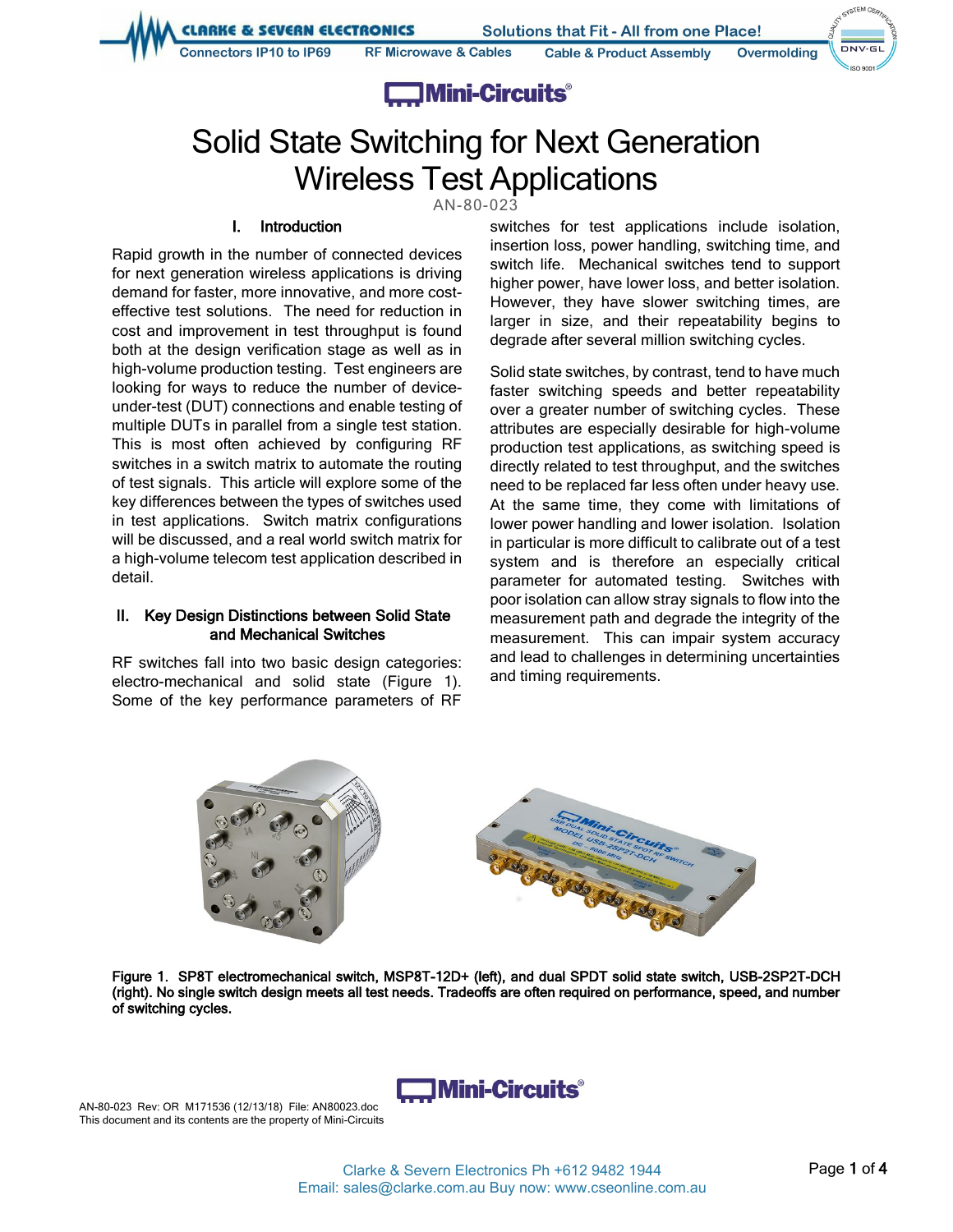In general, solid state switches have many advantages for high volume test applications. Below is a brief overview of how design differences between the two switch types affect key performance parameters for test setups.

#### Switching Speed

One of the most important differences between mechanical and solid state switch designs is in their switching speeds. When a given state is energized in a mechanical switch, a conductive reed or armature strikes an electrical contact to connect the signal from the common port to the active output. When this happens, the reed may bounce 2 or 3 times before settling, during which time the electrical contact rapidly connects and disconnects before the connection is stable. This "settling time" is considered part of the overall switching time, so while it may take 8-9 mS for the switch to change states, the settling time may add 12-15 mS to the overall switching time.

Solid state switches rely on a change in electrical field rather than moving parts and mechanical connections. There is thus no settling time, and overall switching speed is much faster – in the order of micro- and nano-seconds rather than milliseconds.

# Switch Life

Because the connection in a mechanical switch relies on mechanical contact between two surfaces, in order to minimize resistance, the two surfaces need to be as flush to each other as possible. As the reed and the contact repeatedly connect and disconnect over time, the contact surfaces can change shape and wear-off oxidation can form, degrading the electrical connection and the performance of the switch.

Mini-Circuits' mechanical switches use patented technology to guarantee switch life up to 10 million cycles and give customers outstanding longevity. The unique construction of our mechanical switch models makes it very practical to clean the switch contact assembly, enabling performance recovery and extending switch life to over 100 million cycles.

Still, solid state switches have no moving parts, and mechanical degradation of the electrical contact isn't a problem. As a result, overall switch life is much longer than that of even the most robust mechanical switch.

# Transient Voltages

Most electromechanical switches incorporate a coil to create a magnetic field. When voltage is removed from the coil, the field collapses which causes "flyback" or "kickback" of the current in the opposite direction. This can create a transient voltage which adds noise and other unwanted effects to the system and even damage other elements in the circuit. This is why mechanical switches are often outfitted with an integrated or external surge protector.

Solid state switches have no magnetic field and no kickback. Therefore, transient voltages and auxiliary surge protection are not a concern.

## **Isolation**

Mechanical switches typically offer higher isolation than solid state switches. One of the traditional drawbacks of using solid state switches for test applications is the potential effect of stray signals on uncertainty and system accuracy. Solid state switches are typically constructed with either PIN diode switches or FET switches. PIN diode switches offer better isolation performance at high frequencies but have poorer isolation at lower frequencies (<40 MHz) due to the inherent limitations of the technology. FET switches have good isolation at low frequencies, but at higher frequencies they underperform due to the FETs' drain-source capacitance in the off state. Today, switch designers are creating hybrid designs that optimize the desired features of both FET and PIN diode switches.

Mini-Circuits engineers have innovated solid state switch designs to dramatically improve isolation performance over wide bandwidths and circumvent some of the challenges associated with lower isolation. Mini-Circuits now offers a wide variety of cost-effective, USB-controlled solid state switches with frequencies ranging from DC to 8 GHz and isolation ranging from 50 up to 110 dB. Meanwhile these models retain the advantages of long switching life and switching speeds specified in microseconds (even nanoseconds) rather than milliseconds. Their compact, low profile size also helps reduce the overall size of the test system. Table 1 highlights the performance of a few of our solid state switch models.

AN-80-023 Rev: OR M171536 (12/13/18) File: AN80023.doc AN-80-023 Rev. OR WITT1336 (12T3/13) Prile: ANSO023.doc<br>This document and its contents are the property of Mini-Circuits **Circuits** V Page 2 of 4

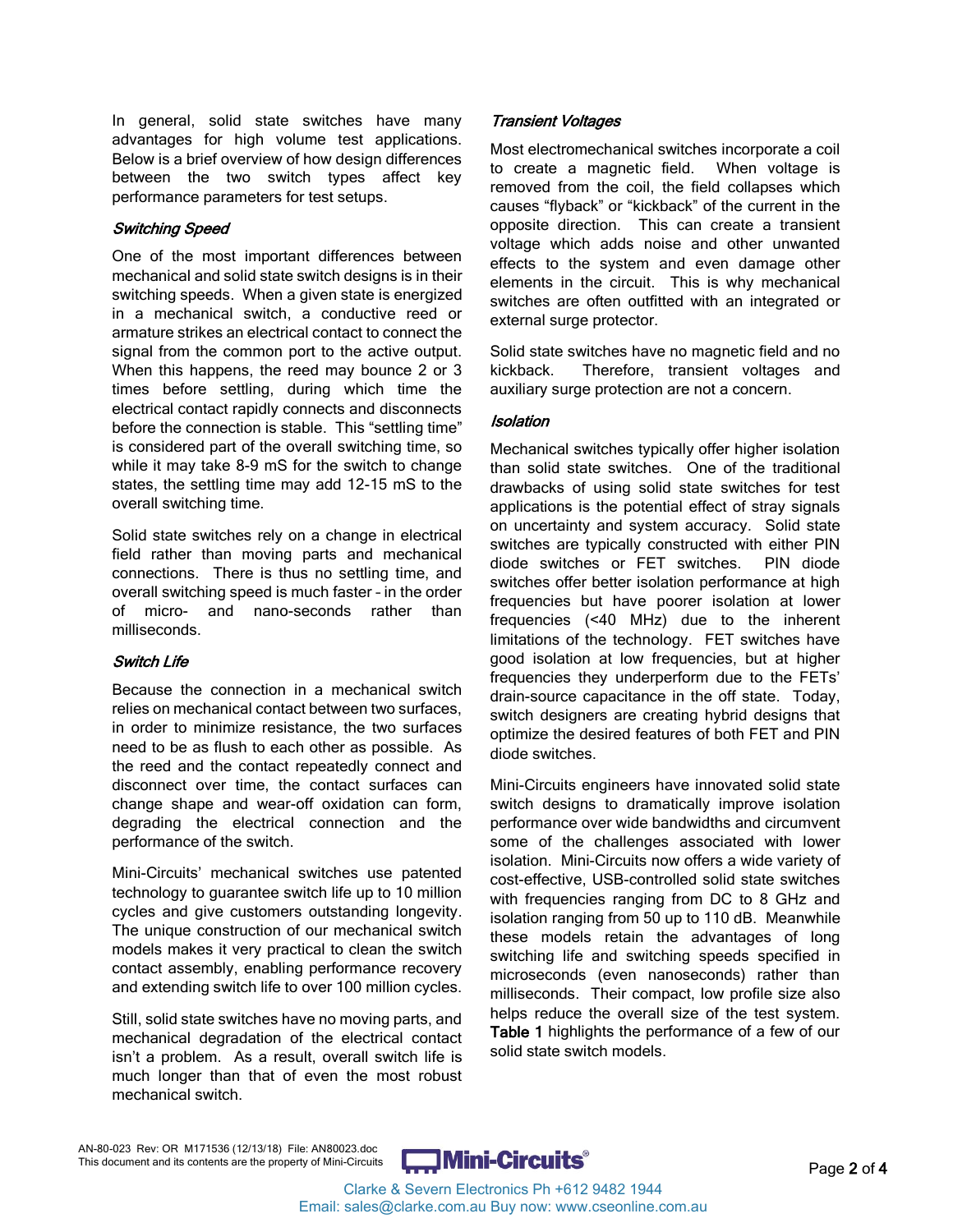Table 1. Selected examples of Mini-Circuits high-performance solid-state switches. Mini-Circuits models offer a wide range of switch configurations, control interfaces, and performance parameters.

|                        |                       |                   |                  | JAMAI-CIrcuits     |
|------------------------|-----------------------|-------------------|------------------|--------------------|
| <b>Model Number</b>    | <b>U2C-1SP2T-63VH</b> | USB-2SP2T-DCH     | USB-4SP2T-63H    | SPI-SP10T-63       |
| <b>Frequency Range</b> | 10 to 6000 MHz        | DC to 8000 MHz    | 10 to 6000 MHz   | 1 to 6000 MHz      |
| <b>Switch Type</b>     | <b>SPDT</b>           | Dual SPDT         | <b>Quad SPDT</b> | SP <sub>10</sub> T |
| Isolation              | 110 dB                | 50 dB up to 4 GHz | 65 dB            | 80dB               |
| Switching Time*        | 700 ns                | $14$ $\mu$ sec    | 250 nsec         | $6 \mu$ sec        |
| <b>Insertion Loss</b>  | 5.0 <sub>d</sub> B    | 1.5 dB            | $2.8 \text{ dB}$ | 5.0 dB             |
| <b>Power Handling</b>  | $+33$ dBm             | $+35$ dBm         | $+30$ dBm        | $+27$ dBm          |
|                        |                       |                   |                  |                    |

\*Specified without communication delays. Switching time spec represents the time that the RF signal paths are interrupted during switching.

#### III. Real World Example – Switch Matrix for Telecommunications Testing

RF and microwave switches used in real-world test applications are often configured together into a switch matrix to manage and automate signal traffic. Since all test signals pass through the switch matrix, its performance directly effects the accuracy, repeatability, and efficiency of your measurements. In building a given test setup, test engineers need to focus on getting their DUTs properly tested in the most efficient manner possible. Primary concerns are that the test solution employed delivers the correct signal at the required power level to the DUT and that the isolation between test ports maintains measurement integrity.

Determining switch matrix routing and performance for complex, application-specific test systems can become very costly and time consuming. Moreover, system requirements tend to be unique to a given application, and there's no one-size-fitsall solution. To support customers in this task, Mini-Circuits offers a wide range of modular and fully customized integrated solutions, including highorder switch matrices for signal routing. Whether these systems incorporate mechanical or solid state switching in a given system is determined based on your specific system requirements.

Let's consider a real example supporting telecom test applications from 600 MHz to 6 GHz. Figure 2 highlights an 8 x 24 switch matrix subassembly. This unit was part of a larger, 24 x 48 system that included signal conditioning. In this case, the switch matrix had to provide a maximum path loss of 12 dB and provide 120 dB of isolation between test ports. The goal was to meet throughput requirements of less than 30 millisecond DUT test time.

In order to meet the design requirements, the system utilized a combination of mechanical and solid state switches. On the 8-port side we used mechanical SP4T switches (MSP4TA-18+), which provided 0.2 dB insertion loss and 90 dB isolation. The MSP4TA's 20 millisecond switching speed meets the overall test time required at this stage of the signal routing plan.

Figure 2 illustrates the elaborate switching network beyond the SP4T switches. To accomplish this signal routing and still meet the test time requirement, we used our SPI-controlled RF SP10T solid state switches (SPI-SP10T-63). With this model's 6 microsecond switching speed, all the solid state switching routes can be cycled in less time than the mechanical switch performs a single cycle. It also provides 80 dB isolation and +27 dBm power handling, meeting the requirements for this telecom application. The configuration in this example takes advantage of the benefits of both switching types and allows for a wide range of testing to be performed.

AN-80-023 Rev: OR M171536 (12/13/18) File: AN80023.doc This document and its contents are the property of Mini-Circuits



Clarke & Severn Electronics Ph +612 9482 1944 Email: sales@clarke.com.au Buy now: www.cseonline.com.au